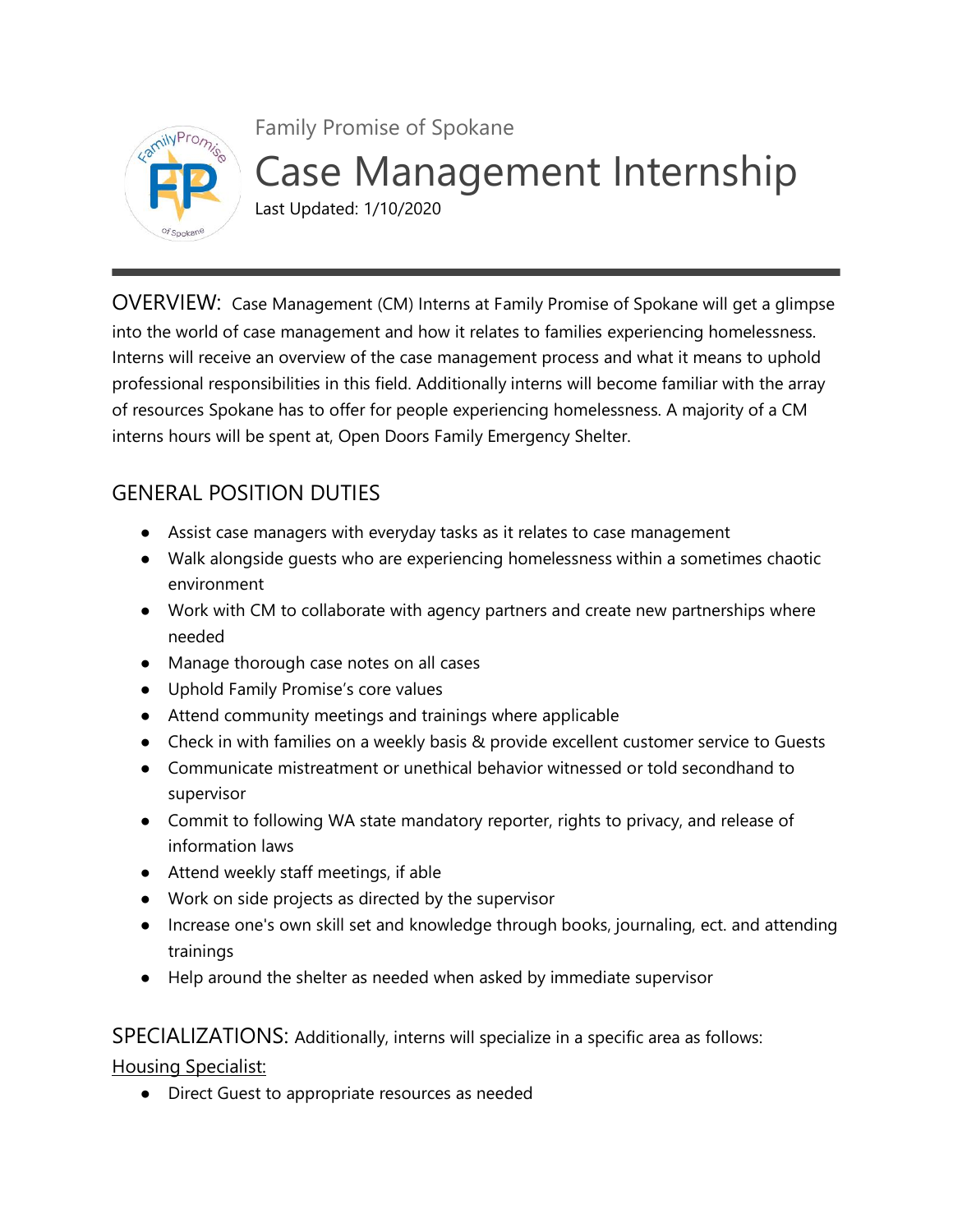- Assist Guest in locating housing that fits their needs
- Work with CM in creating a housing portfolio for each family
- Advocate for guests as it relates to landlords and creditors
- Build partnerships with agencies and landlords within Spokane
- Work with CM to create a housing resource center in the shelter and keep up-to-date
- Assist Guest in looking up credit reports
- Offer support to Guests that need help completing housing applications and forms
- Encourage Guests to locate documents
- Help facilitate life skills classes
- Collect weekly housing logs from Guests

#### Employment/Income Specialist

- Direct Guests to appropriate employment resources, as needed
- Assist Guests in finding employment that fits their needs
- Work with CM in creating an employment portfolio for each guest
- Help Guests create a budget
- Assist Guests in building resumes
- Keep up to date calendar of employment classes offered within Spokane
- Work with CM to create an employment resource center in the shelter and keep up-todate
- Offer support to Guests that may need help completing employment applications and forms
- Help guests to become employable through directing them to resources and/or classes and trainings within Spokane
- Help facilitate life skills classes
- Research employers that accept people with barriers and build partnerships
- Research agencies that may be willing to do workshops and trainings
- Assist guests in signing up for TANF and SSI
- Collect weekly Job logs from guests

#### Child and Family Resource Specialist

- Directs Guests to appropriate child care resources
- Connect families with HEART liaisons
- Help Guests uncover barriers to obtaining childcare and brainstorm how to eliminate them
- Work with CM to create a child and family resource center in the shelter and keep up-todate
- Research agencies that may be willing to do workshops and trainings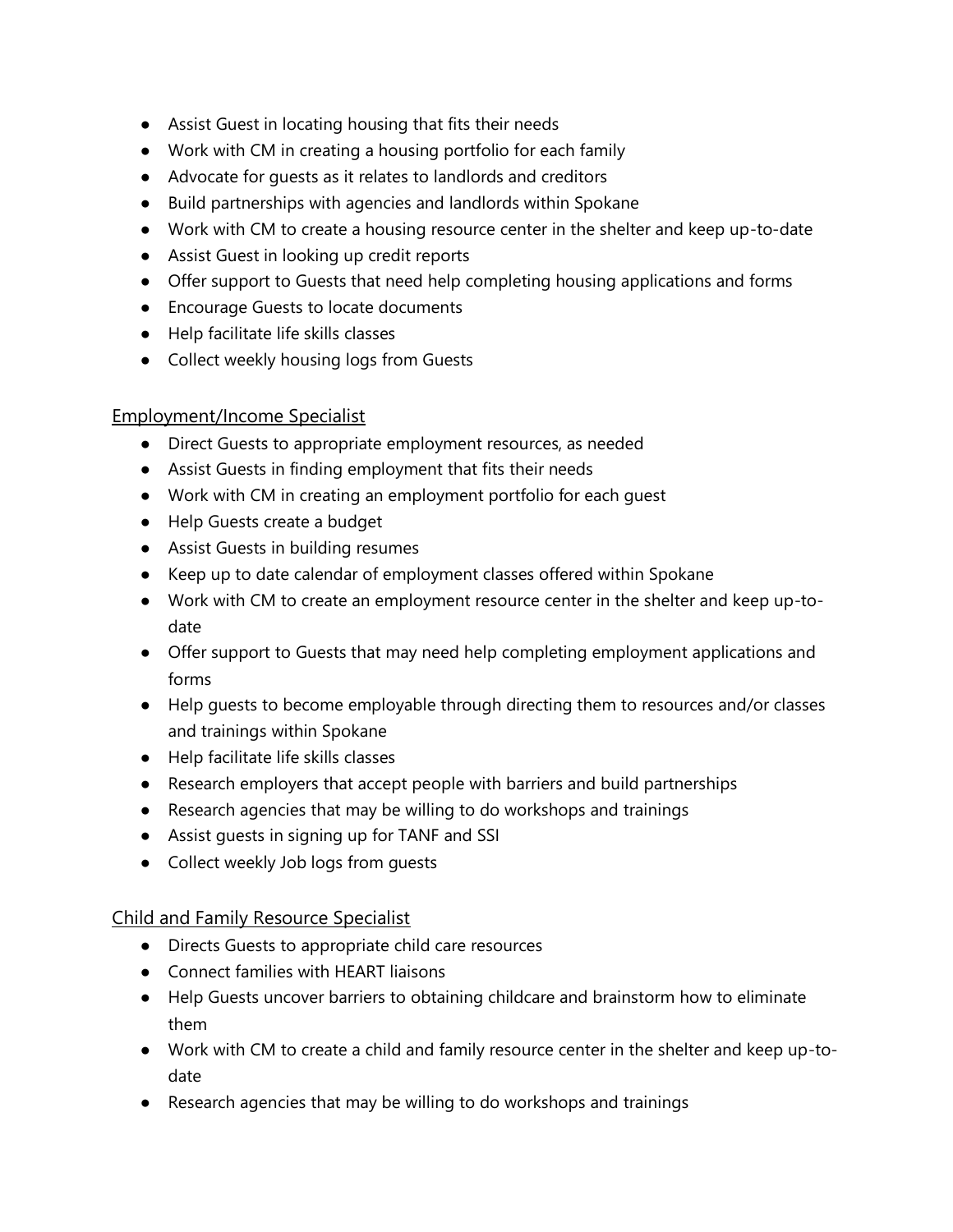- Create a calendar of events/activities for families to attend
- Lead Homework Club
- Offer support to Guests that need help completing applications and forms
- Research subsidized groups or clubs for families to attend
- Ensure stock of baby items is full, ie- formula, wipes, diapers
- Direct to resources for basic needs and life skills classes
- Help facilitate life skills classes
- Collect weekly childcare logs from Guests

## **SKILLS**

- Competent using Google Suite (Google Docs, Google Sheets, Gmail)
- Excellent written and verbal communication skills
- Excellent documentation skills
- Able to multitask and work under pressure
- Ability to be a team player, as well as, be self directed and take initiative
- Showing empathy and building genuine rapport
- Follow strict confidentiality and professional boundary standards
- Able to adjust to different and/or chaotic environments
- Ability to work with varying belief systems and values
- Handle conflict as it arises and stay calm in tense situations
- Strong work ethic (be on time, honest, responsible, ect)
- Comfortable communicating with diverse populations in a respectful and professional manner
- Capable of solving problems as they rise and figure out solutions
- Being research savvy and discovering new resources around Spokane
- Being willing to collaborate with various organizations in a professional manner

### QUALIFICATIONS - A formidable candidate will:

- Uphold high standard of dignity for guests
- Work independently, as well as collectively with guests, volunteers and staff
- Have a servant's heart
- Be punctual and prepared
- Be comfortable relating to homeless families and people from diverse backgrounds
- Maintain professional boundaries with guests
- Take initiative to learn new things
- Flexibility with scheduling is preferred
- Working toward obtaining a college degree